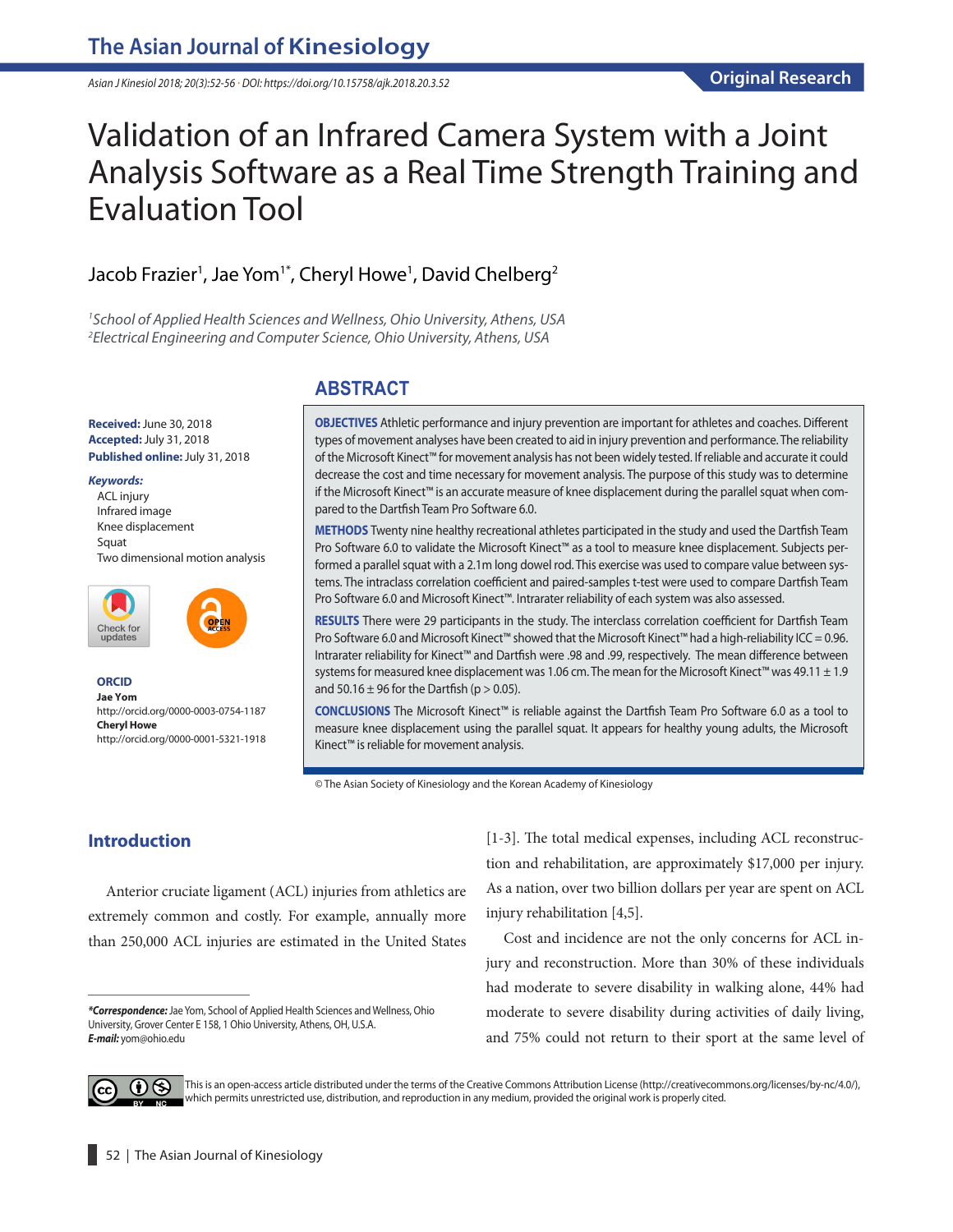performance as before the injury [6].

Furthermore, proper strengthening the muscles of lower extremities is required for ACL injury prevention because more than 70% of ACL injuries are occurred as non-contact injury during sudden deceleration prior to a landing or change of direction. For the reason, a back squat may serve as a training tool for injury prevention, as well as a tool for screening athletes for potential risk prior to participation in the activity [7]. The back squat can be used to assess neuromuscular control, strength, stability, and mobility throughout the body's joint segments or kinetic chain. However, neuromuscular strength and mobility problems are exposed through visible errors in technique. These errors consist of excessive trunk flexion, the knee moving into valgus, ankle pronation and the heel rising off the ground [7,8]. Furthermore, improvements in movement analysis software may have made it possible to combine tests assessing proper technique, quality of movement, and joint measurements. Thus, lack of neuromuscular control and poor biomechanics are risk factors for ACL injury that can be identified through movement analysis [9].

 Therefore, the purpose of this study was to determine if the Microsoft Kinect™ accurately quantifies knee displacement during the back squat compared to the Dartfish analysis system. The Microsoft Kinect™ software has already demonstrated its ability to validly record anatomical landmarks in the form of postural control [10]. When correlated with 3D, 2D motion analysis has proved to be valid [11]. We hypothesized that when using intraclass correlation coefficients, we could demonstrate that knee displacement could be measured using the Microsoft Kinect™. Therefore, it is of importance and logic to use a 2D motion analysis, the Dartfish analysis system, to validate the Microsoft Kinect™ as a tool to evaluate hip, knee, and ankle displacement during the back squat exercise.

## **Methods**

#### **Subject**

Twenty nine healthy recreational athletes (mean ± SD, male: n=14; age =  $23.0 \pm 2.6$  yr; height =  $181.4 \pm 6.4$  cm; mass  $= 84.4 \pm 10.6$  kg, female: n=15; age = 24.0 ±3.9 yr; height =  $169.3 \pm 9.7$  cm; mass =  $69.1 \pm 11.7$  kg) who had current intramural competitive experience in volleyball, basketball, and/ or soccer volunteered to participate in this study. The university's institutional review board approved (15-X-287) all forms and research protocols. A health history questionnaire was completed to ensure subjects were ready for physical activity. Any answers on questionnaire indicating they would be at physical risk during a bodyweight back squat excluded them from the study. Participants ranged between 18 - 29.9 kg/m2 on the body mass index (BMI) scale. Any subject with a BMI  $\geq$  30 kg/m<sup>2</sup> were excluded from the study.

#### **Instruments**

The Dartfish™ Team Pro Software 6.0 (Dartfish USA Inc.; Alpharetta, Georgia, USA.) and Microsoft® Kinect™ for Windows® Software Development Kit (SDK) for tools of movement analysis. A JVC digital video camcorder (JVC, GZ-MG-27U, Long Beach, CA, USA) recorded the footage for Dartfish™ analysis. A 7 ft long one-half inch thick dowel rod was used for the representation of the barbell during the back squat movement. Black spandex clothing was worn during movement and/or tight fitting apparel. Silver colored circular reflective markers were placed on the patella.

#### **Protocol**

A video camcorder was placed directly in front of the subject in line with the patella above the ground, and 3m in front of the subject. Microsoft Kinect™ was placed at the same distance and just above the camera for the trials. Prior to data collection, a 38.1mm reflective marker was attached to each center of participants' patellar. A dowel rod was used to simulate a barbell and was placed on the upper trapezius muscles while in the shoulder width squat stance. This is appropriate back squat according to the NSCA essentials of strength and conditioning [12]. Researchers helped to center the simulated barbell on the upper back. Subjects picked up dowel rod placed it on their back and while in frame began the squat movement on researchers command. During the downward movement phase, subjects kept elbows tucked and the chest up and out. While maintaining the same torso position the subject would continue to flex at knees and hips. The proper squat depth was the point in which a subject's thighs became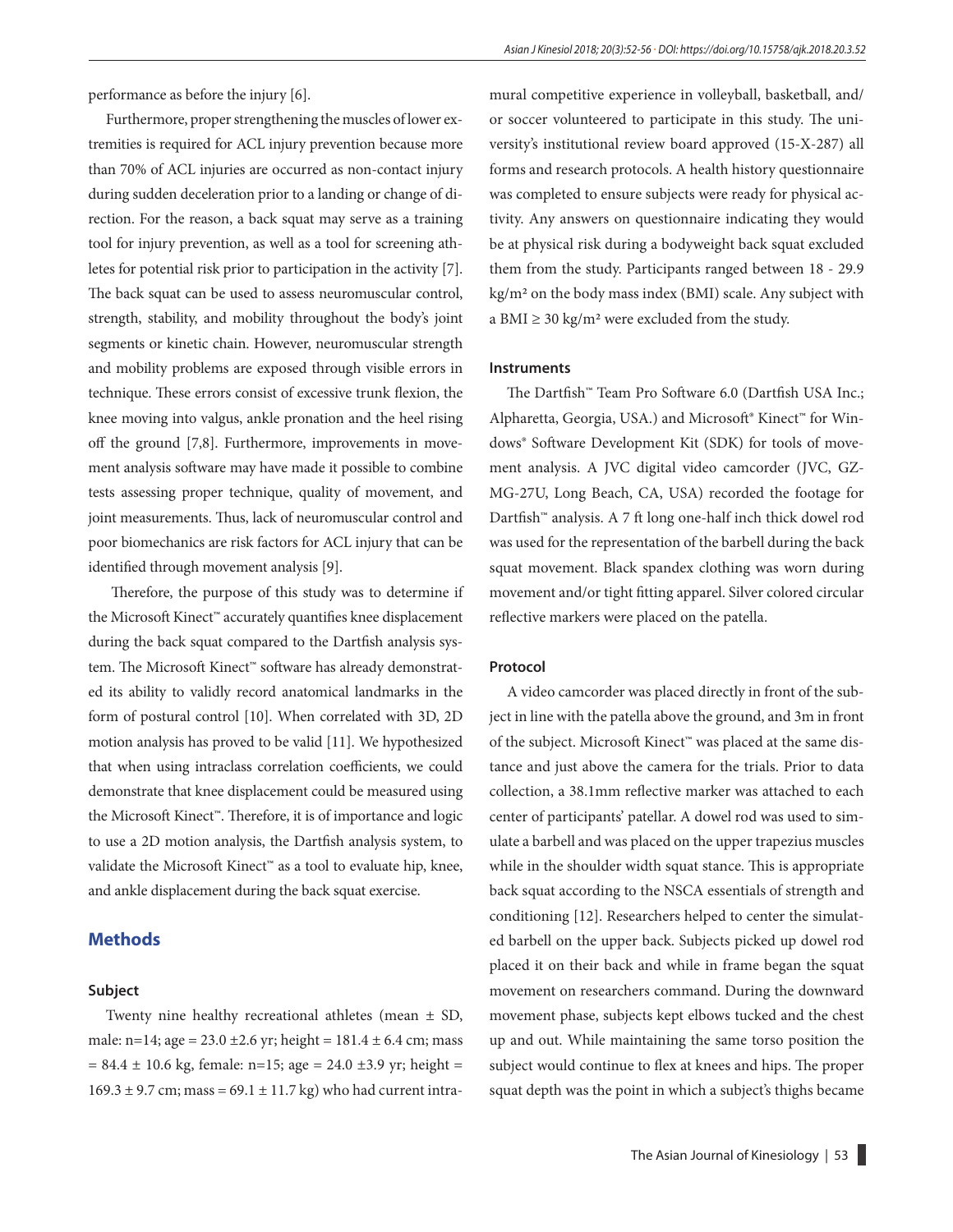| <b>Table 1.</b> Mean $±$ SD and p value for Dartfish <sup>™</sup> Team Pro Software<br>6.0 and Microsoft Kinect™ |                  |                  |         |  |
|------------------------------------------------------------------------------------------------------------------|------------------|------------------|---------|--|
|                                                                                                                  | Condition        |                  |         |  |
| Dependent variable                                                                                               | Dartfish         | Kinect           | p value |  |
| Knee displacement                                                                                                | $49.11 \pm 1.96$ | $50.39 \pm 0.99$ | 0.49    |  |

**Table 2.** Intraclass Correlation for Measures of Knee Displacement Using Dartfish™ Team Pro Software 6.0 and Microsoft Kinect™

|                                                                                          | Kinect vs. Dartfish |  |
|------------------------------------------------------------------------------------------|---------------------|--|
|                                                                                          | $ICC_{1,k}$ (95%CI) |  |
| <b>Knee Displacement</b>                                                                 | $0.96(0.92 - 0.98)$ |  |
| Note. ICC <sub>1</sub> k: Type 1,k intraclass correlation coefficient CI: 95% confidence |                     |  |
| interval Upper 95% reported in brackets.                                                 |                     |  |

| Table 3. Test-Retest Reliability for Measures of Knee Displacement<br>Using Dartfish™ Team Pro Software 6.0 vs. Kinect™               |                     |                  |  |  |
|---------------------------------------------------------------------------------------------------------------------------------------|---------------------|------------------|--|--|
|                                                                                                                                       | Kinect              | Dartfish         |  |  |
|                                                                                                                                       | $ICC_{1,k}$ (95%CI) | $ICC1.k$ (95%CI) |  |  |
| <b>Knee Displacement</b>                                                                                                              | $0.98(0.96 - 0.98)$ | $0.99(0.99-1.0)$ |  |  |
| Note. ICC <sub>1.k</sub> : Type 1,k intraclass correlation coefficient CI: 95% confidence<br>interval Upper 95% reported in brackets. |                     |                  |  |  |

parallel with the floor. In the up phase, the subject stood up by extending the hips and knees simultaneously while maintaining a flat back until in an erect position. Subjects were instructed to squat with their feet flat and not translate their weight to their toes during the squat movement. The participant was instructed on how to perform the squat technique, practice trials were performed until the subject felt comfortable with the movement. The subject performed five recorded trials.

#### **Statistical Analysis**

Intraclass Correlation Coefficient  $(ICC_{1,k})$  was used as measures to determine the agreement and the strength of the relation for the knee displacement from the two different biomechanical data analysis systems: Dartfish™ and Kinect™. Also, the intrarater reliability was used to compare results

of each Dartfish<sup>™</sup> and Kinect<sup>™</sup> with ICC<sub>1,k</sub>. Finally, a paired t-test was performed to compare the means across the 5 trials between the Dartfish™ and Kinect™ and significance was set at p < 0.05 (SPSS v.22, IBM, Inc., Chicago, IL, USA).

#### **Results**

For the value of the Microsoft Kinect™, compared to the Dartfish™, no significant difference between the mean values for knee displacement obtained  $(t(29) = -1.618, p > 0.05; Ta$ ble 1). We also found a strong linear relationship between the analysis tools for knee displacement during the back squat as ICC<sub>1,k</sub> = 0.96 (Table 2). Furthermore, Dartfish™ and Kinect™ showed a high degree of reliability (Table 3) for the knee displacement corresponding to the back squats (ICC<sub>1,k</sub> = 0.98) and 0.99, respectively).

## **Discussion**

The aim of this study was to evaluate the ability of the Microsoft Kinect™ to obtain accurate measures of knee displacement during the back squat. Using the Dartfish™ software as the tool to measure reliability, we hypothesized that when using intraclass correlation coefficients, we could demonstrate that knee displacement could be measured using the Microsoft Kinect™.

We found that the Microsoft Kinect™ values for knee distance at the bottom of the parallel back squat correlated well with the values obtained by the Dartfish analysis. The intra-class correlation value was 0.96 for the two systems (Table 3). Comparison between the Dartfish and Kinect™ showed good evidence that the Microsoft Kinect™ is useful for movement analysis where immediate feedback is necessary. Another important finding was the Microsoft Kinect™ showed accuracy without the use of reflective markers, eliminating a timely step in a standard motion analysis.

The Dartfish™ Team Pro Software 6.0 that was used to compare Microsoft Kinect™ had accurate intrarater reliability, meaning during analysis of raw video footage where knee displacement was measured at the bottom of the squat the distances obtained by the researcher were consistent among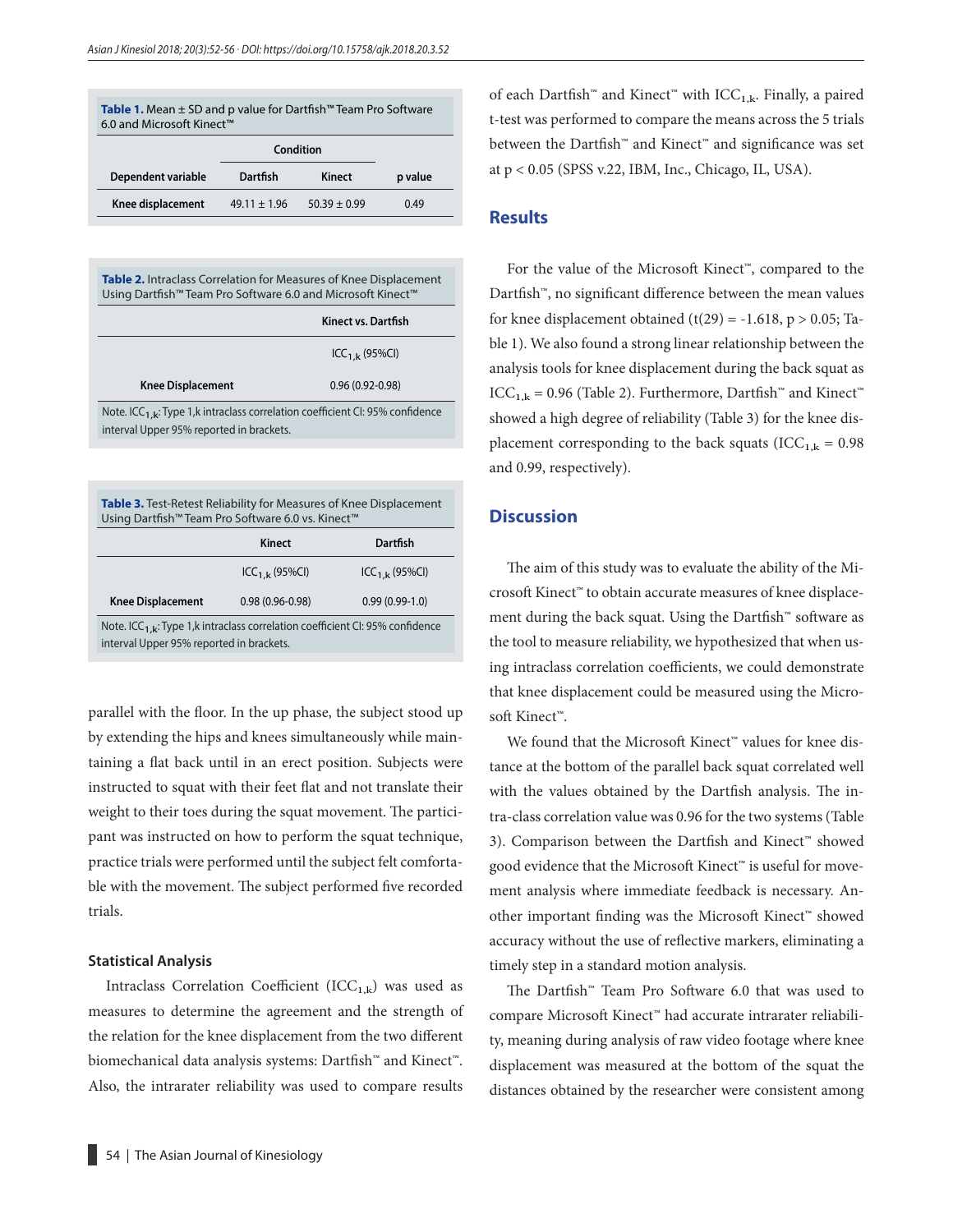trials. This also held true for the Kinect™ where the system could repeatedly obtain the same measure for knee displacement among individuals. These values are important to mention during a discussion of the reliability of Microsoft Kinect™ as a tool to measure knee displacement. Often, during training sessions in the weight room or on the playing field where the Kinect™ could be used to correct errors in technique, the activity will be repeated many times in practice.

The reliability of the Microsoft Kinect™ to detect knee displacement is conducive to the recent research involving the Microsoft Kinect™ software. Dolatabadi et al., found similar results for gait indicating the Kinect™ software has the ability to accurately measure these gait patterns. Our research showed an ICC of  $r = 0.96$  which shows a higher correlation than the previous study (report their ICC here in parentheses). [13]. And statistically, greater than 0.75 for ICC is considered as an excellent correlation [14]. Other similar research using the second version of the Microsoft Kinect™ to identify joint center location showed a large range of accuracy when compared to a global coordinate system [15].

These researchers found that there was not much improvement from the first version of the Microsoft Kinect™. Xu and McGorry [15] stated that previous research demonstrates good measurement agreement regardless of the version of Kinect™ for body segments lengths, joint angle and, more importantly, the displacement of certain joints while testing specific body postures. The claims of these researchers support our findings where the agreement of the joint displacements from the two different software was highly correlated. These findings may elude to the fact that the specificity of the software used is important. For example, in our study, we used the back squat to determine knee displacement. During this specific activity, the measures for each participant in the study were highly repeatable, with a difference between measures ranging from 0.03 to 11.63 cm. These general tasks may be well suited for using the Microsoft Kinect™ for motion analysis. However, large, complex movements where many joints and rotational movements are involved may not be accurately analyzed by the current version of the Microsoft Kinect™.

The Kinect™ is limited by its inability to detect 3D joint

motions. When the knee joint rotates in the frame, it becomes difficult to track. As of now, the movements are limited to the frontal plane with Kinect™ being aligned on the sagittal axis. There are many athletic events that the Kinect™ would be useful for analyzing. Dynamic movements, other than the back squat, include the vertical jump, which is a common measure of power, the 40 yard dash, which measures speed and acceleration, and the drop landing, where errors in muscle activation and biomechanics of lower extremities are often exposed. The Kinect™ would be useful in practice for basketball players and volleyball players where knee displacement often results in injury during the drop landing. A limitation of the study is that all subject were normal weight individuals (BMI: 18 - 29.9 kg/m2). Overweight individuals may be difficult to obtain accurate measures on tracking makers or infrared image from Kinect™.

#### **Conclusions**

The purpose of the present study was to examine the capacity of the Microsoft Kinect™ as a reliable tool to measure knee displacement in healthy weight populations. For small, single-plane specific movements, the Microsoft Kinect™ obtains valid, reliable measures of knee displacement compared to using Dartfish™ Team Pro Software. The Microsoft Kinect™ is a low-cost, quick way to find knee displacement without the use of reflective markers. Future research in the Kinect™ software are needed to further validate this method for analyzing multi plane, quick movements.

#### **Acknowledgements**

 We thank Mr. Erik Nykl for his technical assistance with the SDK program.

### **Conflicts of Interest**

The authors declare no conflict of interest.